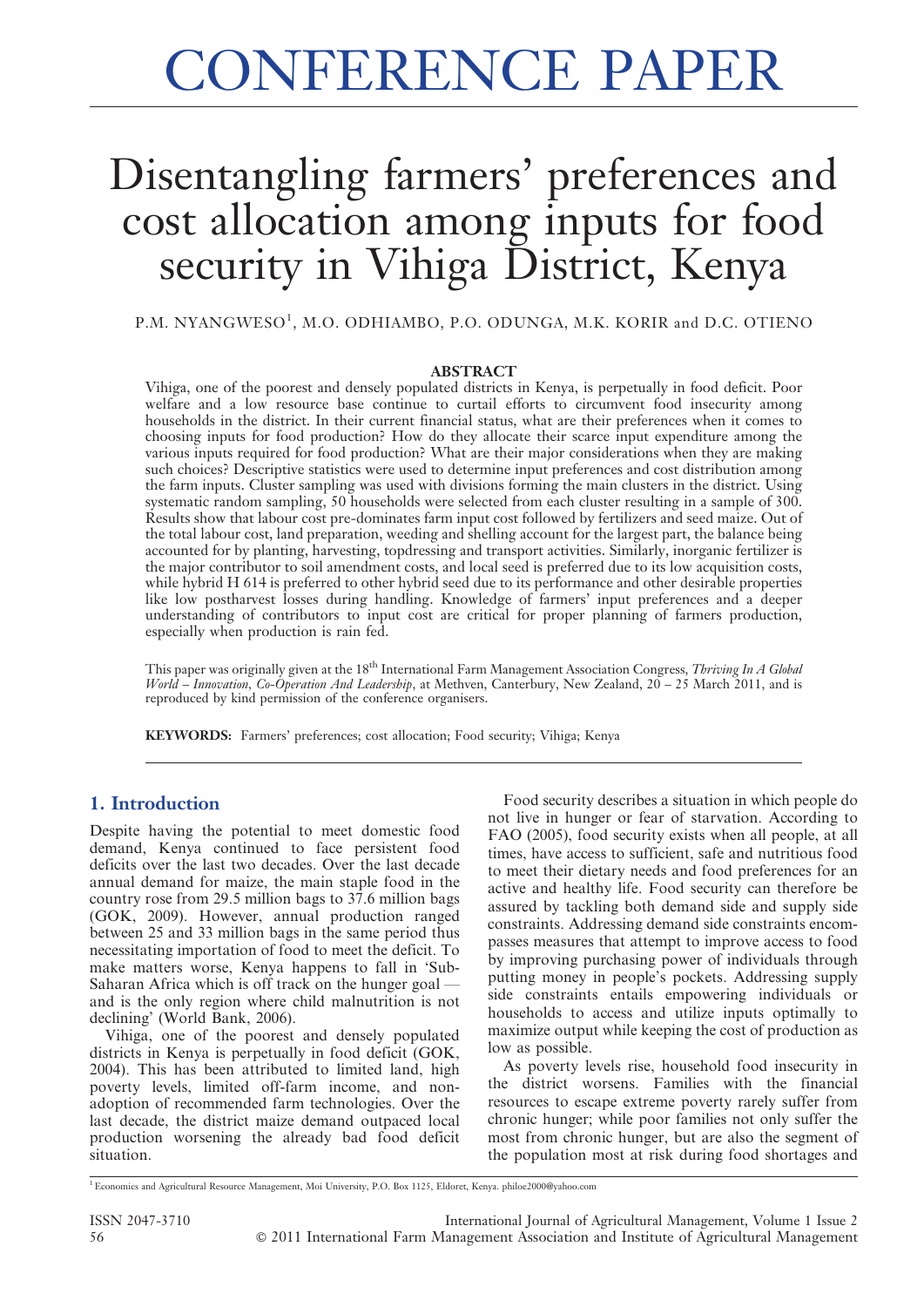famine (FAO, 2005). Vihiga district has unfavorable poverty indicators as measured by food poverty, absolute poverty and hard-core poverty. About 57.6 percent of the population in Vihiga district lives below the absolute poverty line, which is set at US\$ 34.39<sup>2</sup> and US\$ 16.08 per month for urban and rural areas respectively (GOK, 2004). Similarly, more than half of the households in Vihiga, which is one of the worst hit districts in Kenya, fell below the absolute poverty line. Poverty has a twin impact on household food security. It not only reduces the capacity of households to access farm inputs due to capital limitations thus hindering expanded food production, but also prevents households from accessing food due to their low or non-existent purchasing power. Poor welfare indicators and resource base continue to curtail efforts to circumvent food insecurity among households in the district raising a number of questions. In their current financial status, what are their preferences when it comes to choosing inputs for food production? How do they allocate their scarce input expenditure among the various inputs required for food production? What are their major considerations when they are making such choices? The paper examines farmers' preferences and cost allocation among inputs for food production in Vihiga district, Kenya. The paper is subdivided into four sections. In section one, an introductory exposition of the problem is presented. In section two, materials and methods are presented with key considerations being the review of the theoretical framework and various methodologies used. In sections three and four, results and discussions followed by conclusions of the study are presented.

# 2. Materials and Methods

In Vihiga district, Kenya most farmers are entirely subsistence and therefore are not driven by the profit motive. This study, therefore, did not duel on the intricacies of stochastic modeling of farmers' cost behavior, but evaluated farmers' preferences for certain category of inputs and how their input cost was allocated among the various inputs.

#### Methodologies

The study targeted all farm households in Vihiga district. Cluster sampling was adopted on the basis of the six divisions. Using systematic random sampling procedure, 50 households were selected from each cluster generating a sample of 300 respondents. Both primary and secondary data was used. Types of data collected encompassed resource endowments at household levels, area allocated to maize in acres, farm input quantities and prices for fertilizer, seed, farm yard manure, labor, machinery and transportation. Primary data was collected through a survey while secondary data was acquired through perusal of annual agricultural reports, economic surveys, statistical abstracts and development plans. Both interviews and questionnaires were used as instruments for data collection. To validate survey instruments, 10 questionnaires were

pre-tested in one of the divisions, revised and forwarded to enumerators. Trained enumerators were used to administer the questionnaires. Focused group discussion was used to elicit information from key informants who included the district agricultural officer, district development officer, heads of district non-governmental organizations, divisional agricultural extension officers, field extension workers and local administration. Observation was used to countercheck some of the findings. Descriptive statistics especially measures of central tendency and bar charts were used to isolate the unique characteristics of household in Vihiga district using SPSS.

# 3. Results and Discussion

#### Socio-economic Profile of respondents

Table 1 shows a summary of socio-economic characteristics of respondents surveyed.

While the total members of the households ranged between 1 and 26, household size averaged around 6 people (Table 1). A few households which were extremely large were reported to be polygamist. On the contrary, while the number of adults per household ranged between 1 and 16, the household adult number averaged around 4 people. The results also show that an average household in Vihiga district is likely to own 2 head of cattle and 6 poultry. However, while some households neither own cattle nor poultry, there were households reported to own as many as 19 cattle and 60 poultry animals respectively. Incidentally, about 79 percent (Figure 1) of the households own less than the average number of cattle estimated at 2, while 21 percent own more than the average figure.

Similarly, about 68 percent (Figure 1) of the households own less than the average number of poultry animals estimated at 6, while 32 percent own more than the average figure. Results on land area under food production (Figure 2) do not paint a different picture. Over 64 percent of respondents managed to put less than the average size of land estimated at 0.71 hectares under food production, while only 36 percent achieved more than average acreage. This explains how the majority of the poor residents of Vihiga district have a very poor asset base compounding their inability to utilize their limited resources.

Table 2 shows highest level of education attainment among households in Vihiga district. While 53 percent of the respondents did not go beyond primary school, 26 percent attained a maximum of secondary education and the remaining 21 percent underwent vocational, college or university training. The large percentage of primary level households could explain the difficulties faced by extension agents in trying to convince farmers to adopt new technologies.

The picture painted by employment among the surveyed respondents is glum. About 73 percent (Table 3) of respondents were not in formal employment, while only 27 percent were in formal employment. This indicates that livelihoods of the majority of the Vihiga residents were either dependent on their small pieces of land or on transfers from their working relatives in urban centers.

 $\frac{1}{2}$ At mid-October 2011, \$1 (US) was equivalent to about £0.63 and  $\in$ 0.7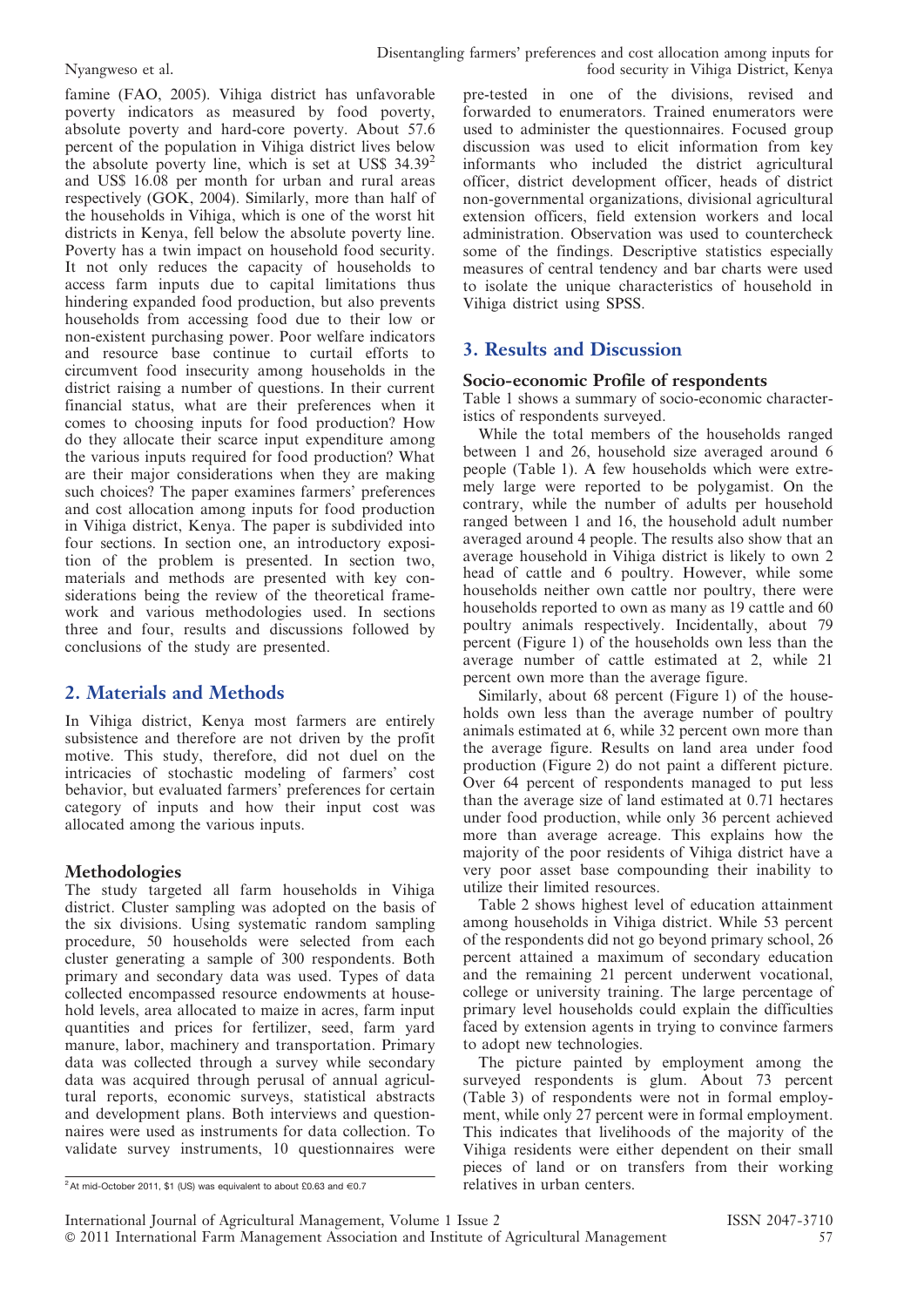Disentangling farmers' preferences and cost allocation among inputs for food security in Vihiga District, Kenya Nyangweso et al.

Table 1: Indicators of Household Socio-economic Profile in Vihiga district

| Indicator                                                                                                                     |                                 | Minimum | Maximum              | Mean           | Std. Dev.                 |
|-------------------------------------------------------------------------------------------------------------------------------|---------------------------------|---------|----------------------|----------------|---------------------------|
| Number of household members<br>Number of adults<br>No. of cattle<br>No. of poultry<br>Size of land under food production (Ha) | 300<br>300<br>290<br>288<br>297 |         | 26<br>16<br>19<br>60 | 6<br>6<br>0.71 | 2.9<br>1.7<br>6.6<br>0.82 |

Source: Authors compilation, 2006.



Figure 1: Livestock ownership across households by percentage Source: Derived from authors' survey, 2006



Figure 2: Acreage under food crops across households by percentage Source: Derived from authors' survey, 2006

#### Cost allocation among farm inputs

Results show that labor is the single most predominant farm input followed by fertilizers and seed maize with cost shares of 64.2 percent, 20.5 percent and 8.7percent respectively (Figure 3).Out of the total labor cost, land preparation, weeding and shelling contribute 73 percent (Figure 4) with the balance being accounted for by planting, harvesting, topdressing and transport activities.

However, of the total soil amendments and pest control costs diamonium phosphate (DAP), calcium ammonium nitrate (CAN) and farm yard manure (FYM) account for 44.18, 30.5 and 24.8 percent respectively(Figure 5) indicating that chemical fertilizers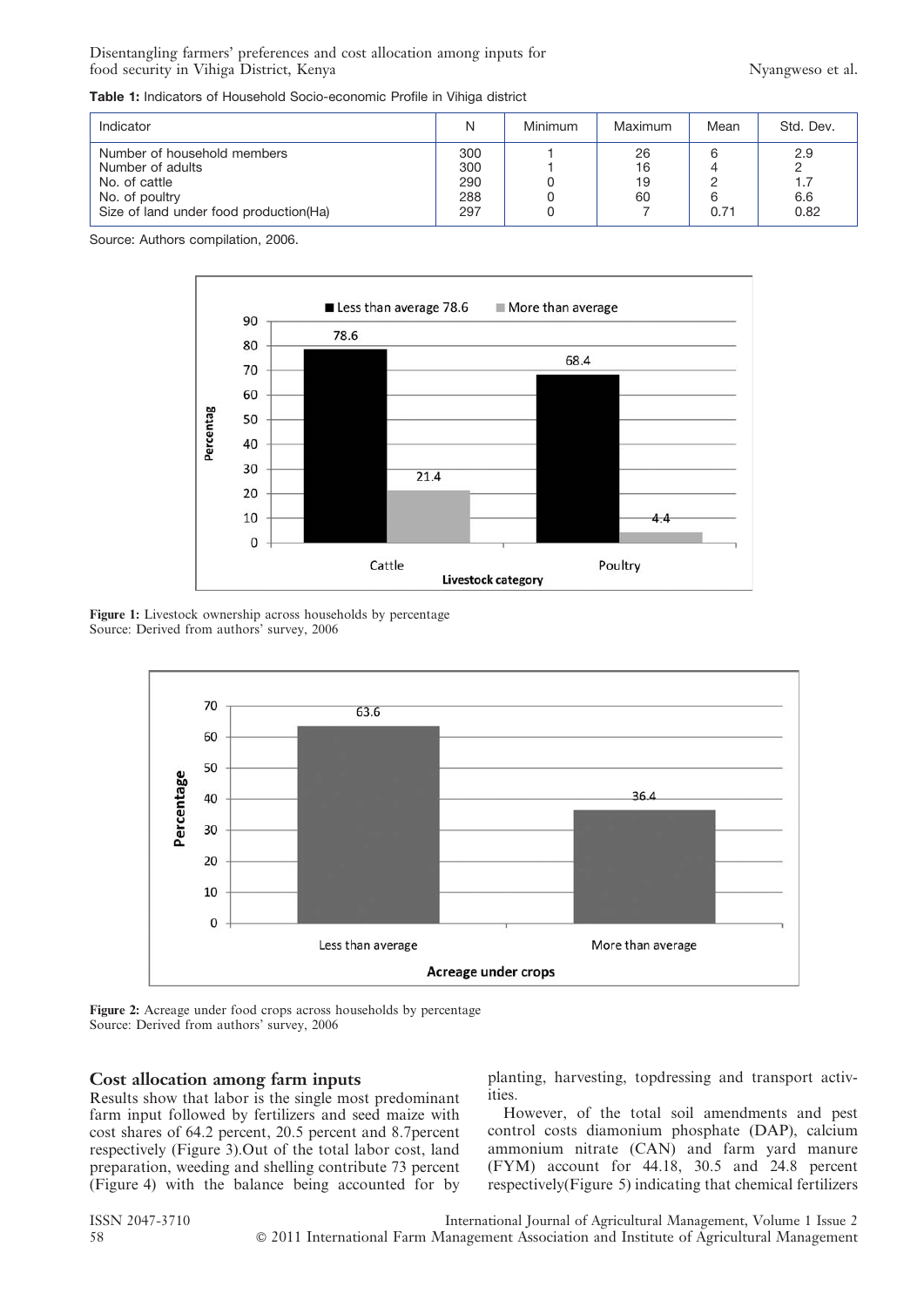Nyangweso et al.

| Disentangling farmers' preferences and cost allocation among inputs for |                                         |
|-------------------------------------------------------------------------|-----------------------------------------|
|                                                                         | food security in Vihiga District, Kenya |

Table 2: Highest education level

| Education level     | Frequency | Percent | Cumulative<br>Percent |
|---------------------|-----------|---------|-----------------------|
| Pre-primary         | 27        | 9.4     | 9.4                   |
| Primary             | 125       | 43.6    | 53                    |
| Secondary           | 75        | 26.1    | 79.1                  |
| Vocational training | 18        | 6.3     | 85.4                  |
| College/University  | 42        | 14.6    | 100                   |
| Total               | 287       | 100     |                       |

Source: Compiled from authors' survey, 2006

Table 3: Employment status across households in Vihiga district

| <b>Status</b>          | Frequency | Percent      |
|------------------------|-----------|--------------|
| Unemployed<br>Employed | 220<br>80 | 73.3<br>26.7 |
| Total                  | 300       | 100          |

Source: Compiled from authors' survey, 2006

are the most predominant contributor to the soil amendment costs.

Results further show that hybrid (H614), local variety and hybrid (H512) account for 40.1, 42.3 and 12.8 percent respectively of the total seed cost (Figure 6).



Figure 3: Average household cost share across farm inputs Source: Derived from author's survey data, 2006



Figure 4: Contribution to labour cost of production Source: Derived from author's survey data, 2006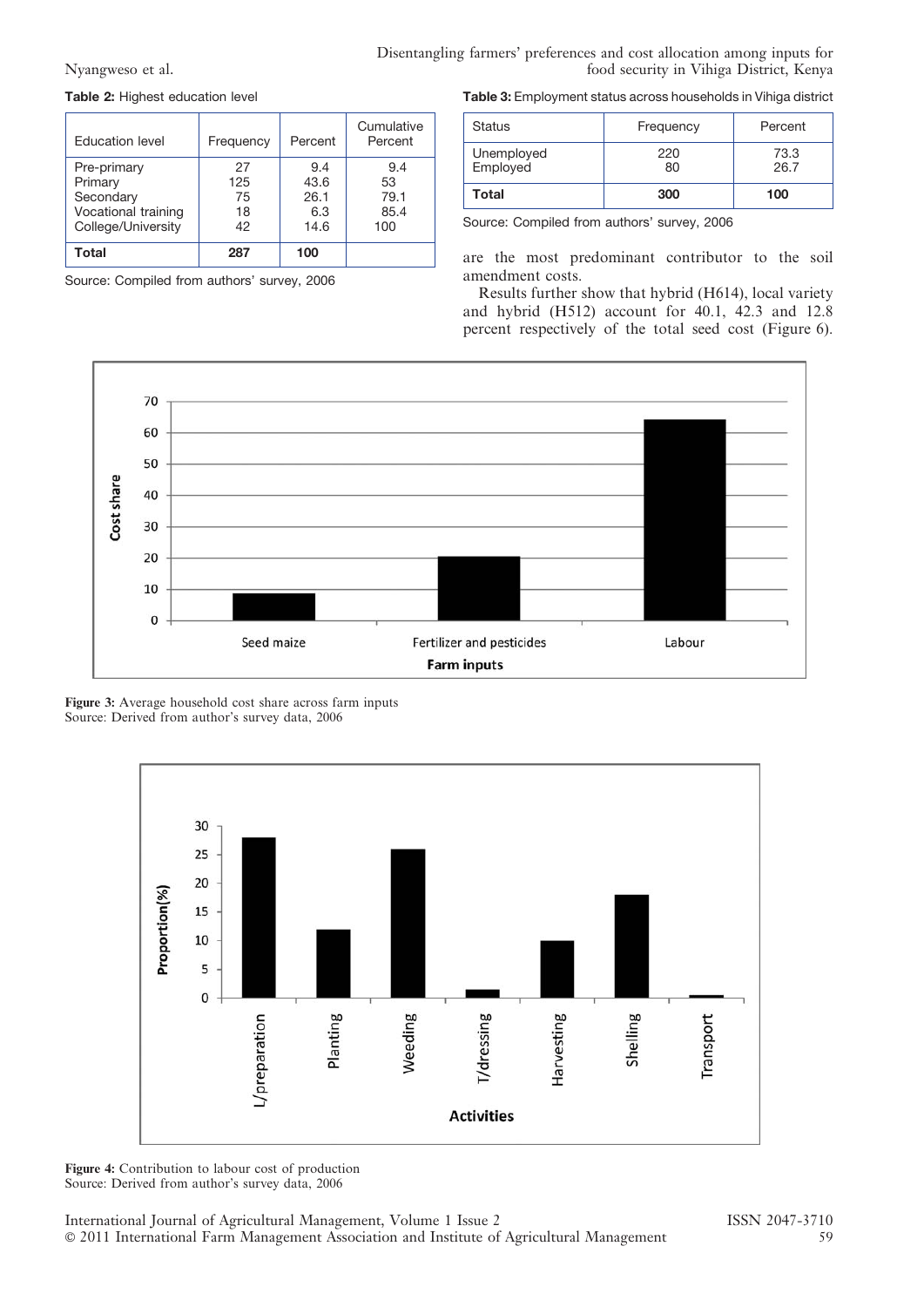

Figure 5: Contributor to fertilizer/pesticide cost Source: Derived from author's survey data, 2006



Figure 6: Predominant seed varieties Source: Derived from author's survey data, 2006

Thus by implication Vihiga farmers who are not growing the local variety are likely to be growing H614. Incidentally H614 which is a high altitude variety seems to be more popular in Vihiga district than the low altitude maize varieties such as H511, H512, and H513. This shows that among the hybrid seed varieties many farmers prefer H614 to other seed varieties. However, when you consider all the seed varieties many farmers prefer local variety to hybrid.

## 4. Conclusions

Vihiga, one of the poorest and densely populated districts in Kenya is perpetually food deficit. Poor welfare and resource base curtail efforts to circumvent food insecurity among households in the district. In their current financial status, what are their preferences when it comes to choosing inputs for food production? How do they allocate their scarce input expenditure among the various inputs required for food production? What are their major considerations when they are making such choices? Descriptive statistics were used to determine input preferences and cost distribution among the farm inputs. Cluster sampling was used with divisions forming the main clusters in the district. Using systematic random sampling, 50 households were selected from each cluster resulting in a sample of 300.

Results show that labour cost pre-dominates farm input cost followed by fertilizers and seed maize. Out of the total labor cost, land preparation, weeding and shelling account for the largest chunk of labor cost the balance being accounted for by planting, harvesting,